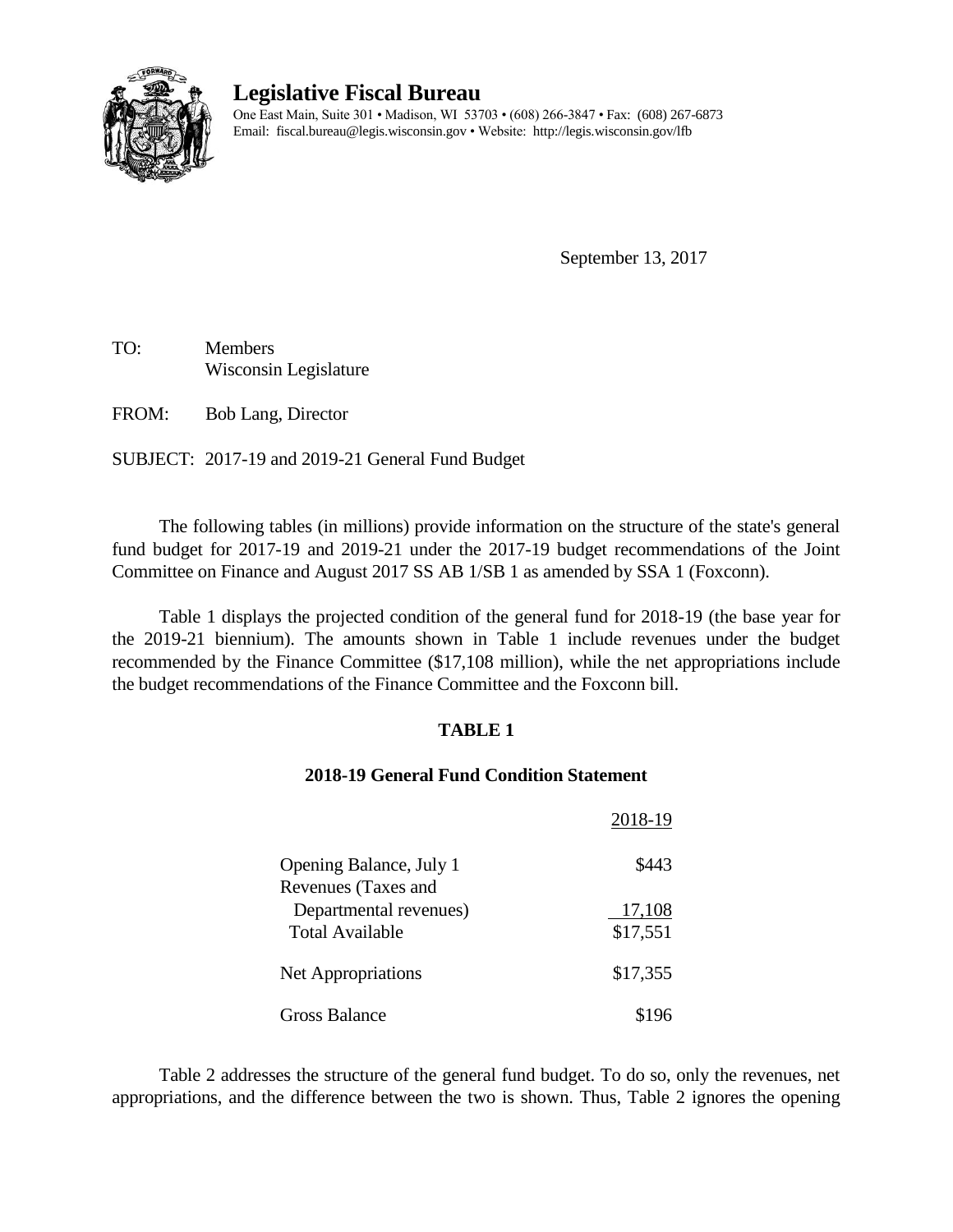balance and focuses only on the revenues and net appropriations for the 12 months of the fiscal year.

#### **TABLE 2**

### **2018-19 Balance of Revenues and Expenditures**

| Revenues           | \$17,108  |  |
|--------------------|-----------|--|
| Net Appropriations | 17,355    |  |
| Difference         | $-$ \$247 |  |

Table 2 indicates that net appropriations exceed revenues by \$247 million. The -\$247 million becomes \$196 million when the \$443 million opening balance is considered. However, Table 3 focuses only on the revenues and net appropriations for the 12-month period (July, 2018, through June, 2019).

Table 3 shows estimated 2019-21 general fund commitments. The table reflects estimated increases or decreases of various revenue and expenditure items of each year of the 2019-21 biennium as a change to the 2018-19 base year.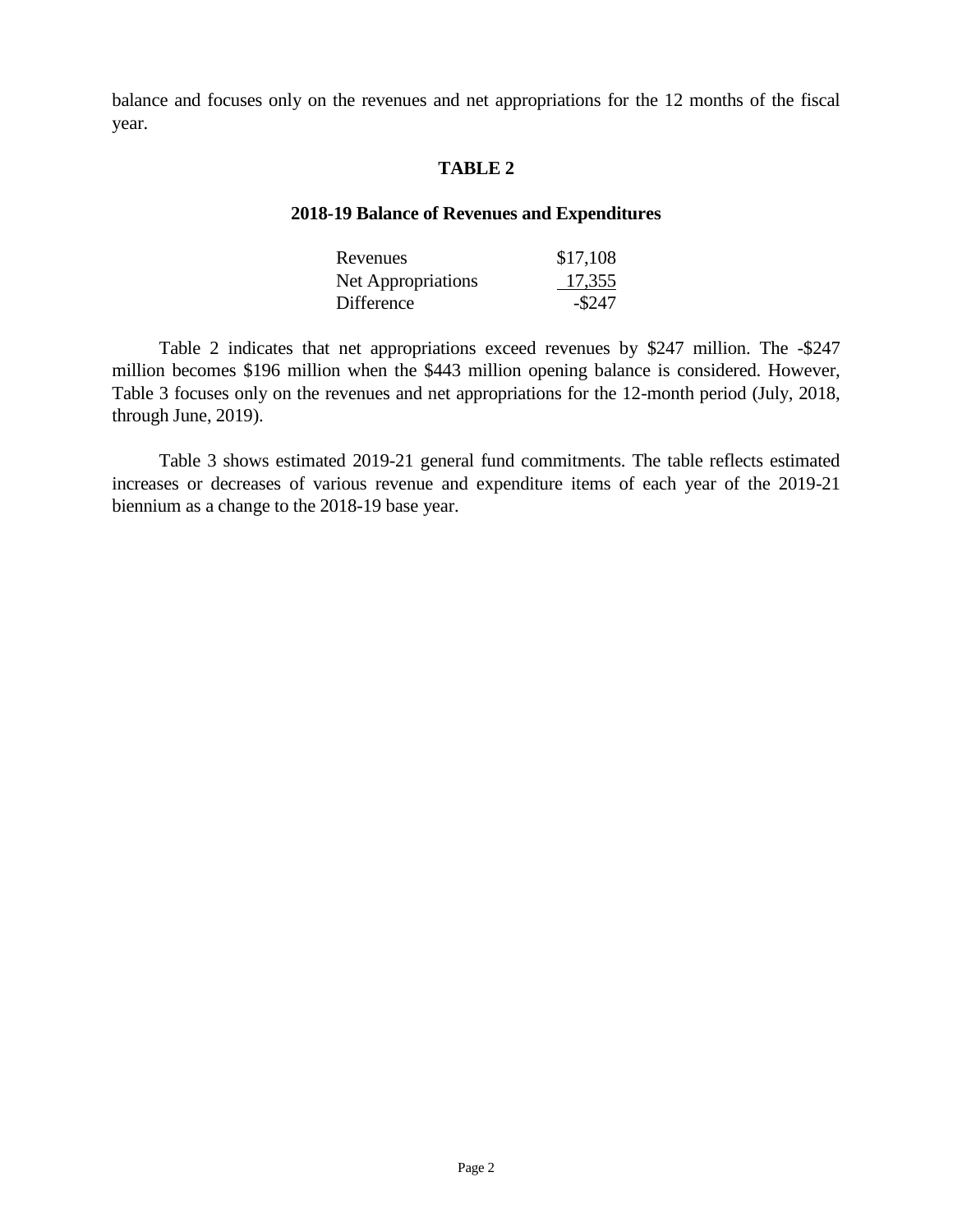### **TABLE 3**

## **2019-21 General Fund Commitments**

|                                                                   | 2019-20          | 2020-21        |
|-------------------------------------------------------------------|------------------|----------------|
| <b>Revenues (Taxes and Departmental Revenues)</b>                 |                  |                |
| 2018-19 Base Revenues                                             | \$17,108         | \$17,108       |
| Modifications to Base                                             |                  |                |
| Foxconn                                                           | \$190            | \$156          |
| Capital Gains Exclusion--WI Investments                           | $-17$            | $-23$          |
| Limit Historic Rehabilitation Credit                              | 1                | 3              |
| Sales Tax on Internet Access                                      | $\boldsymbol{0}$ | $-166$         |
| Sales Tax on Broadcast Equipment                                  | $-1$             | $-1$           |
| Repeal Minimum Tax                                                | $-5$             | $-5$           |
| <b>Apportionment for Broadcasters</b>                             | $-10$            | $-10$          |
| Refundable Research Credit                                        |                  |                |
| Subtotal -- Modifications                                         | \$160            | $-$ \$44       |
| Total                                                             | \$17,268         | \$17,064       |
| <b>Net Appropriations</b>                                         |                  |                |
| 2018-19 Base                                                      | \$17,355         | \$17,355       |
| <b>Modifications to Base</b>                                      |                  |                |
| EITM Zone Capital Expenditures Tax Credits                        | \$193            | \$193          |
| EITM Zone Payroll Tax Credits                                     | 21               | 57             |
| <b>Transportation Projects Commission</b>                         | 1                | $\mathbf{1}$   |
| 2019 Computer Aid Inflation Increase                              | $\overline{c}$   | $\frac{2}{2}$  |
| <b>Fiserv Enterprise Zone Tax Credits</b>                         | $\overline{2}$   |                |
| Debt Service on I-94 North-South                                  | 6                | 13             |
| Debt Service on General Obligation Bonds                          | 25               | $-4$           |
| Debt Service on Appropriation Obligation Bonds                    | 62               | 66             |
| One-Time Per Pupil Aid                                            | $-20$            | $-20$          |
| Private School Choice Program                                     | 6                | 12             |
| <b>Covenant Program</b>                                           | $-2$             | $-3$           |
| <b>DPI</b> Shared Services                                        | $-2$             | $-2$           |
| <b>Sunset Forestry Mill Tax</b>                                   | 3                | 6              |
| Refundable Research Credit                                        | 8                | 9              |
| Services for Victims of Sex Trafficking                           | $\overline{4}$   | $\overline{4}$ |
| Depletion of Federal Child Welfare Funds                          | 5                | 5              |
| Fully Fund 2% General Wage Adjustment                             | 21               | 21             |
| <b>Corrections Health Service Unit Staffing</b>                   | 1                |                |
| Worker Training and Employment                                    | 20               | $\overline{0}$ |
| Participation in Employment Training -- FoodShare                 |                  |                |
| Recipients with Dependent Children                                | 2                | O              |
| Youth Crisis Stabilization Facility                               |                  |                |
| Peer-Run Respite Center for Veterans<br>Subtotal -- Modifications | \$360            | \$364          |
|                                                                   |                  |                |
| Total                                                             | \$17,715         | \$17,719       |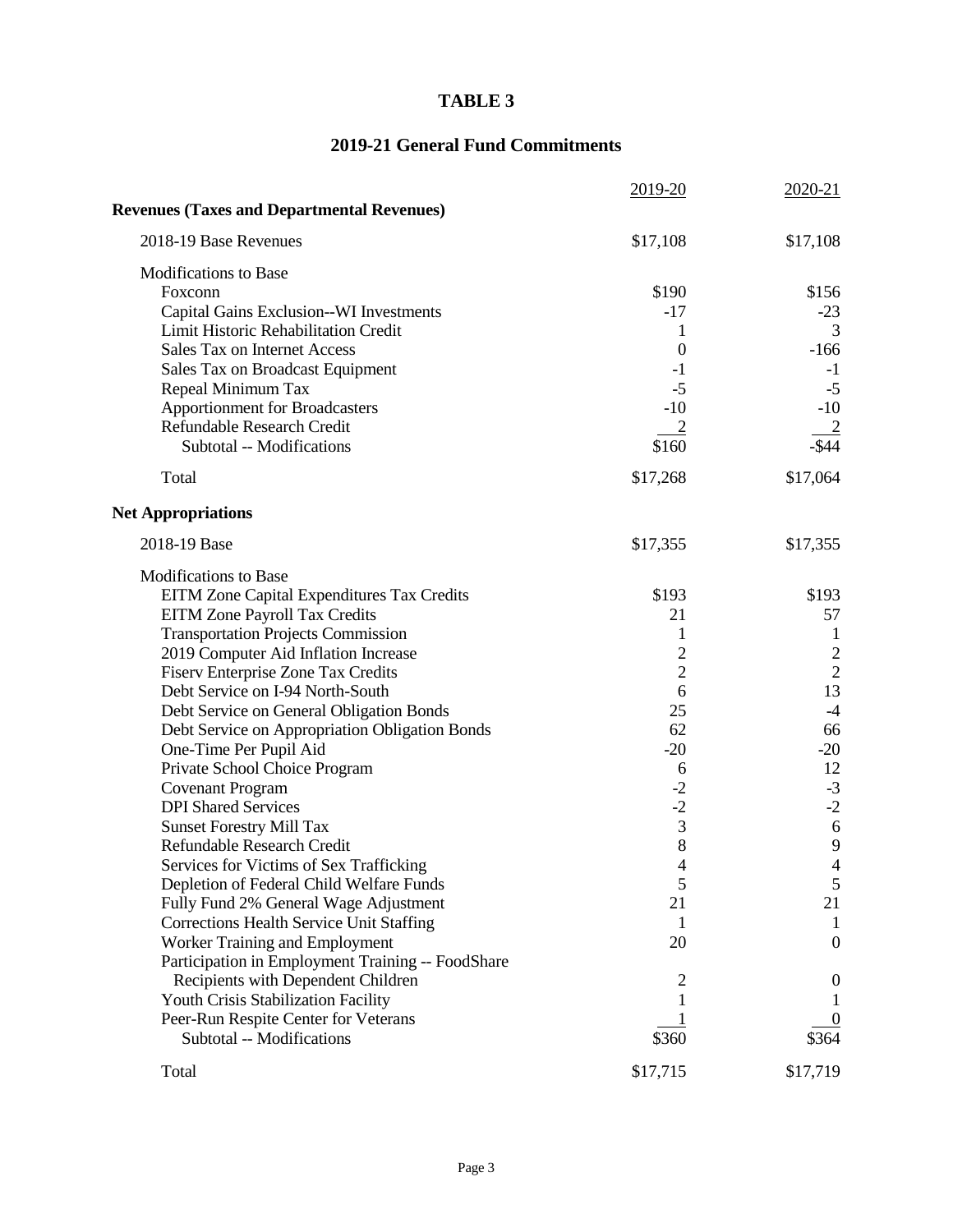Table 4 places the figures from Table 3 into condition statement format for the 2019-21 biennium.

### **TABLE 4**

### **2019-21 General Fund Condition Statement (Before Revenue Growth and Program Expansion)**

|                                   | 2019-20   | 2020-21   |
|-----------------------------------|-----------|-----------|
| Opening Balance, July 1           | \$196     | \$80      |
| Revenues (from Table 3)           | 17,268    | 17,064    |
| Total Available                   | \$17,464  | \$17,144  |
| Net Appropriations (from Table 3) | \$17,715  | \$17,719  |
| <b>Required Balance</b>           | 80        | 85        |
| Total                             | \$17,795  | \$17,804  |
| <b>Balance</b>                    | $-$ \$331 | $-$ \$660 |
| <b>Biennial Amount</b>            |           | -\$991    |

Table 4 shows that, for 2019-20, the general fund would have an estimated imbalance of -\$331 million. In 2020-21, an imbalance of -\$660 million (above the 2019-20 imbalance of -\$331 million) would occur.

It is important to note that the amounts shown in Tables 3 and 4 represent commitments under current law, the 2017-19 budget recommendations of the Joint Committee on Finance, and the Foxconn legislation. No assumptions are made regarding revenue modifications in 2019-21 due to such unknowns as future law changes or economic factors. Likewise, no assumptions are made to appropriations regarding changes in caseloads, population estimates, enrollments, employee compensation, or inflation.

The intent of the exercise is to provide policymakers with an indication of the beginning point for the budget of the succeeding biennium. It does not project whether the next budget will have a surplus or a deficit (the Constitution requires that the Legislature pass a balanced budget). Rather, the analysis is intended to serve as a guide during current budget deliberations and provide some insight regarding the succeeding budget.

Table 5 lists the estimated amounts under this exercise for 2019-21 and the 10 preceding biennia.